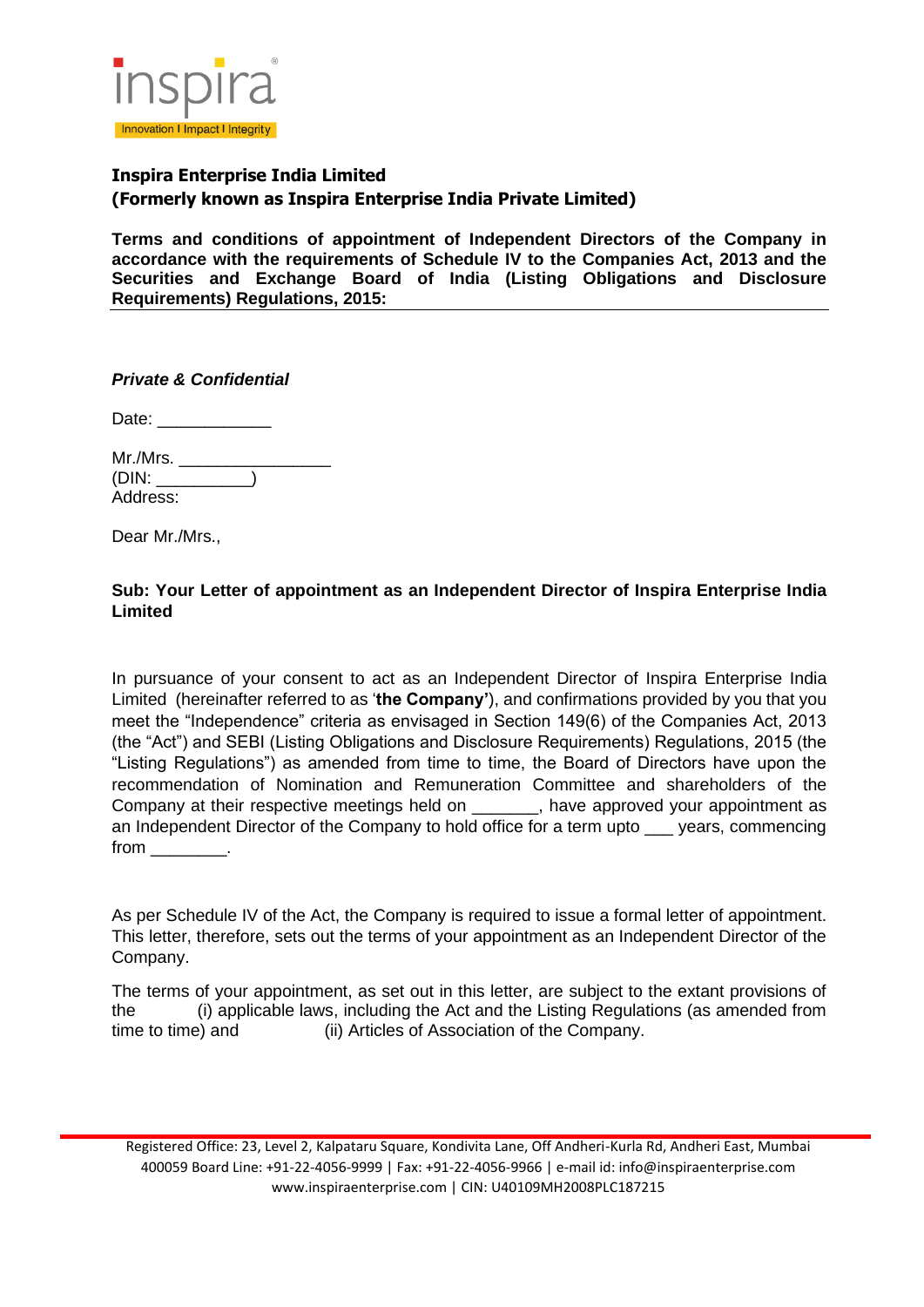

## **1. Appointment**

You have been appointed as an Independent Director for a tenure of upto vears with effect from \_\_\_\_\_\_\_\_\_\_, unless terminated earlier or extended as per the provisions of this letter or applicable laws ("Term"). As an Independent Director you will not be liable to retire by rotation.

Subject to your consent, your re-appointment at the end of the Term shall be based on the recommendation of the Nomination and Remuneration Committee and subject to the approval of the Board and the shareholders.

During your tenure as an Independent Director, you may be requested to serve on one or more of the committees of the Board. Copies of the terms of reference for each of those committees will be provided to you at the appropriate time.

### **2. Commitment to the Board**

As an Independent Director you are expected to bring independence of view to the Board's discussions and to help provide the Board with effective leadership in relation to the Company's strategy, performance, risk management and ensuring the highest standards of financial probity and corporate governance.

The Board meets atleast four times a year – once in each quarter. The Board meetings and Committee meetings are generally held at the registered office of the Company or via video conferencing due to COVID-19 pandemic pursuant to the relaxations given by the Ministry of Corporate Affairs. The Committee meetings are generally scheduled before the Board meetings on the same day. However, the Committees can meet as and when necessary in terms of the respective terms of reference of each Committee. You are expected to attend every Board Meeting, Committee Meeting (of which you are a member) and General Meetings of the Company during your tenure as an Independent Director on the Board. The date, time and venue of the meetings and subsequent change, if any, shall be communicated to you in advance to make it convenient for you to attend the meetings.

By accepting this Letter of Appointment you confirm that you are able to allocate sufficient time to meet the expectation from you by the Board and you will be able to discharge your roles and responsibilities to the satisfaction of the Board.

As an Independent Director you shall participate in the meeting of the Independent Directors separately without the presence of Non-Independent Directors and Members of the Management.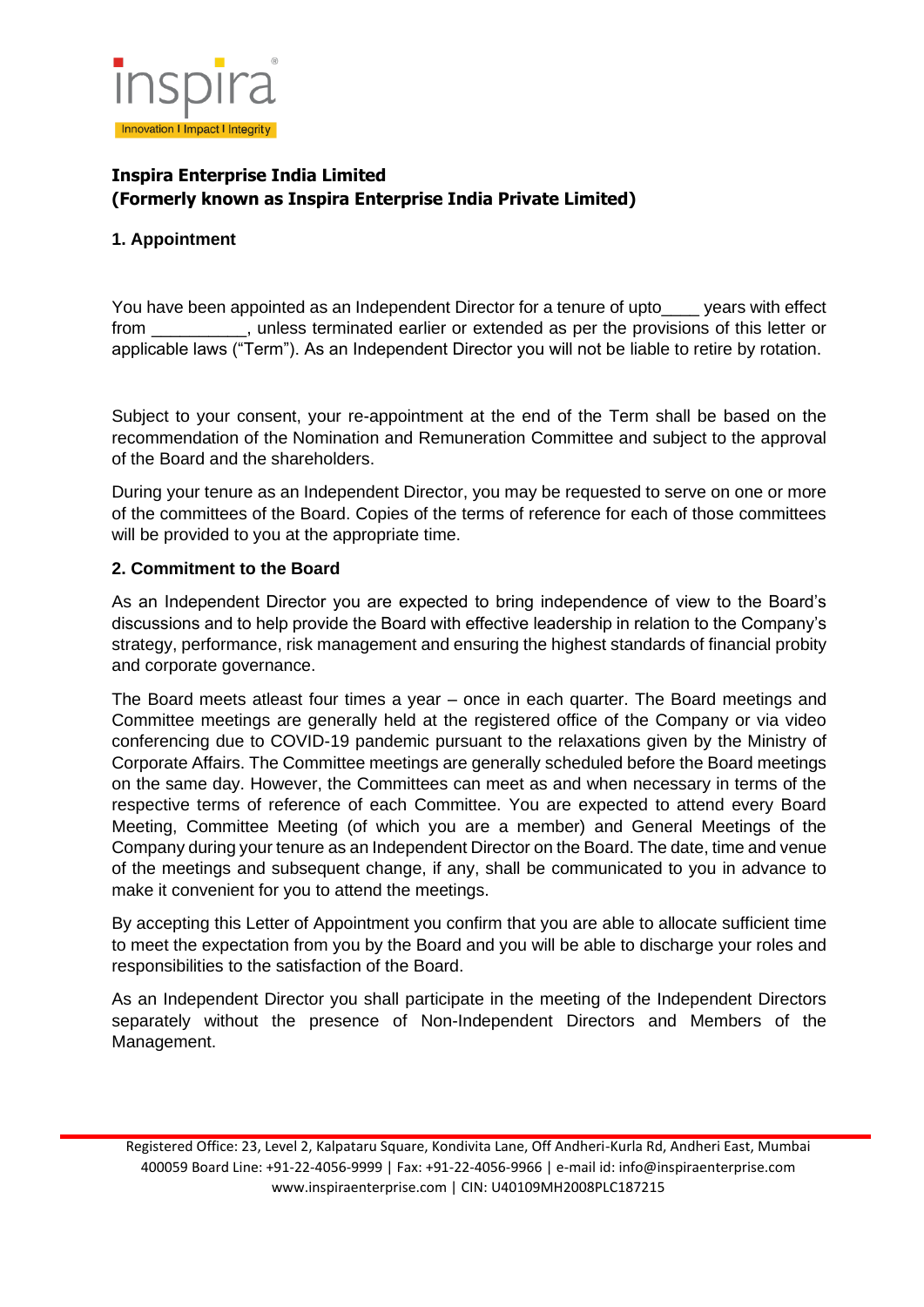

### **3. Role, Functions and Duties:**

As an Independent Director on the Board, your roles, functions and duties shall be governed by the applicable provisions of the Act, Rules framed thereunder and Schedule IV to the Act and the Listing Regulations.

As an Independent Director of the Company, we look forward to deriving the benefit of your vast experience on business matters and in advising the Company as mentioned in Section 166 of the Act.

## **4. Fees/Commission/Reimbursement of expenses**

As an Independent Director, you shall be paid sitting fees for attending meetings of the Board and/or Committee to which you may be nominated as a member. The Sitting Fee payable for attending the Board and/or its Committee meeting, will be decided by the Board from time to time in accordance with the Act and the Listing Regulations. You shall also be entitled to receive commission as decided by the Board from time to time in accordance with the Act and the Listing Regulations based on number of board meetings attended.

The Company shall pay or reimburse reasonable expenditure that you may have incurred while performing your role as an Independent Director of the Company.

## **5. Code of conduct & other Compliances**

During your appointment, you shall comply with various Codes and Policies applicable to Directors and approved by the Board/ Committees from time to time and all other relevant regulations as may be applicable from time to time.

At the first meeting of the Board in every financial year, or whenever there is any change in the circumstances which may affect your status as an Independent Director, you will give a declaration to confirm that you meet the criteria of independence as provided in the Act and the Listing Regulations.

### **6. Conflict of Interest/ Disclosure of Interest**

The Company acknowledges that being an Independent Director on the Board of the Company you may have business interest other than that of the Company. As a condition of your appointment commencing from \_\_\_\_\_\_\_\_\_, you shall be required to disclosure your other directorship, Committee Membership in other companies, appointments/cessations, interest, etc. to the Board in writing in the prescribed format annually and also keep the Board informed about changes, if any, from time to time. The Company Secretary of the Company shall assist you for this purpose.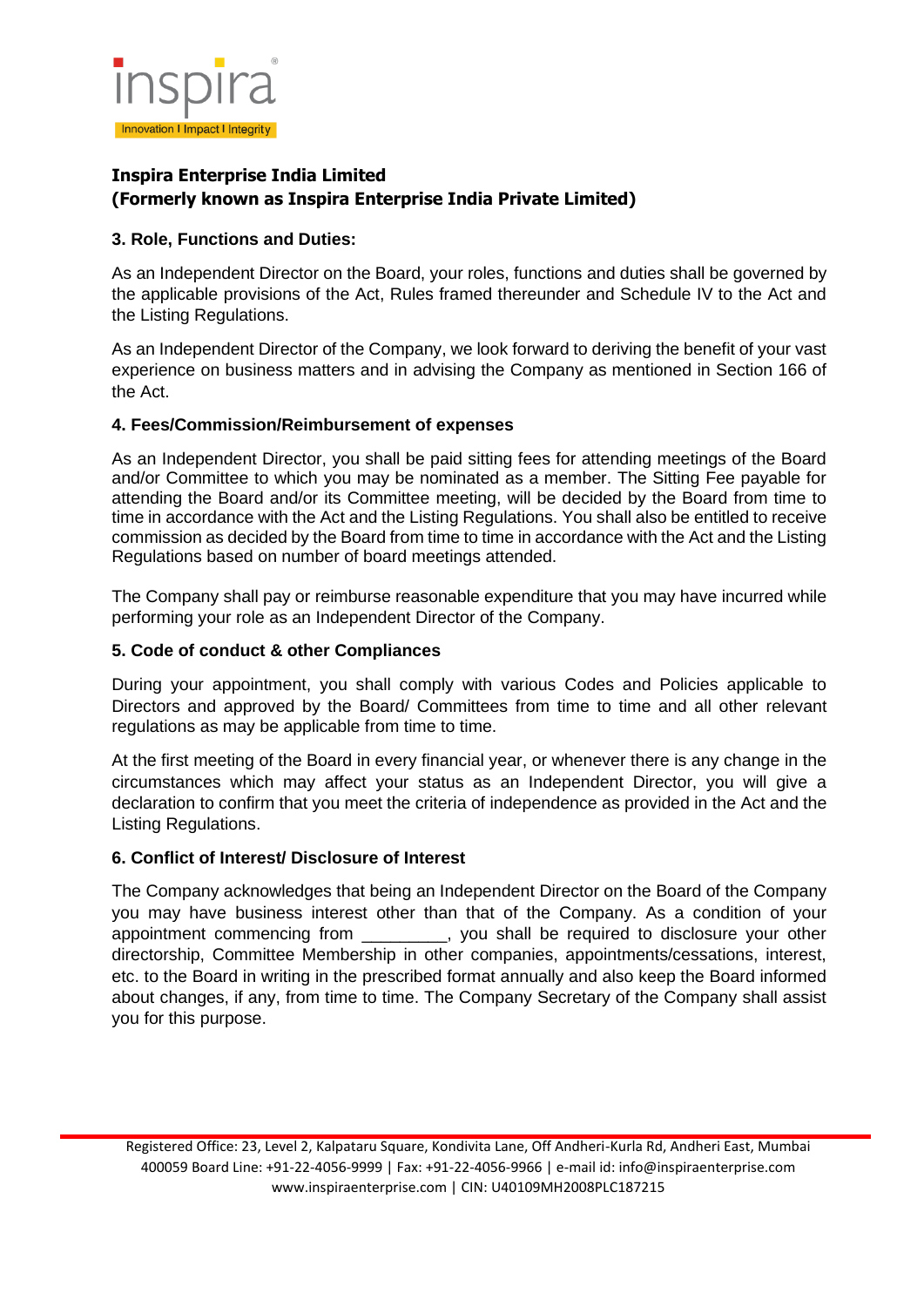

As an Independent Director, you shall be liable to disclose your interest in any contracts or arrangements with any company, firm, association or individual where you are interested as a Director or a relative or partner or in any other capacity. Such disclosure is necessary to ensure that the Company complies with applicable provisions of the Act and Listing Regulations.

## **7. Confidentiality**

In your role as an Independent Director you will be in possession of confidential information about the Company, its subsidiary and any other group company. You may kindly use that information in the proper performance of your duties only or as required by law.

Your attention is drawn to the applicability of Securities and Exchange Board of India (Prohibition of Insider Trading) Regulations, 2015, as amended from time to time, prohibiting disclosure or use of unpublished price sensitive information relating to or involving the Company. Consequently you should avoid making any statement or carry out any activity that might risk a breach of these requirements.

You must apply the highest standards of confidentiality and not disclose to any person or company during the course of the appointment, unless such disclosure is expressly approved by the Board or required by law.

### **8**. **Insurance**

The Company has taken a Directors & Officers (D&O) Liability Insurance Policy. As an Independent Director of the Company, subject to applicable law, you shall be covered under such policy from the date of your appointment on the Board. The Company shall renew the policy every year to ensure that the Directors and Officers of the Company are covered under the policy.

### **9**. **Performance Evaluation**

As required by the Act and the Listing Regulations, your performance will be evaluated as per the criterion and policy approved by the Board on an annual basis.

### **10. Termination/Cessation**

Your directorship on the Board of the Company shall terminate or cease in accordance with law. Apart from the grounds of termination as specified in the Act, your directorship may be terminated for violation of any provisions of the Codes/Policies as applicable to Non-Executive Independent Directors in the Company.

You may resign from the directorship of the Company by giving a notice in writing to the Company stating the reasons for such resignation and such other disclosure as required in the Act and Listing Regulations. The resignation shall take effect from the date on which any such